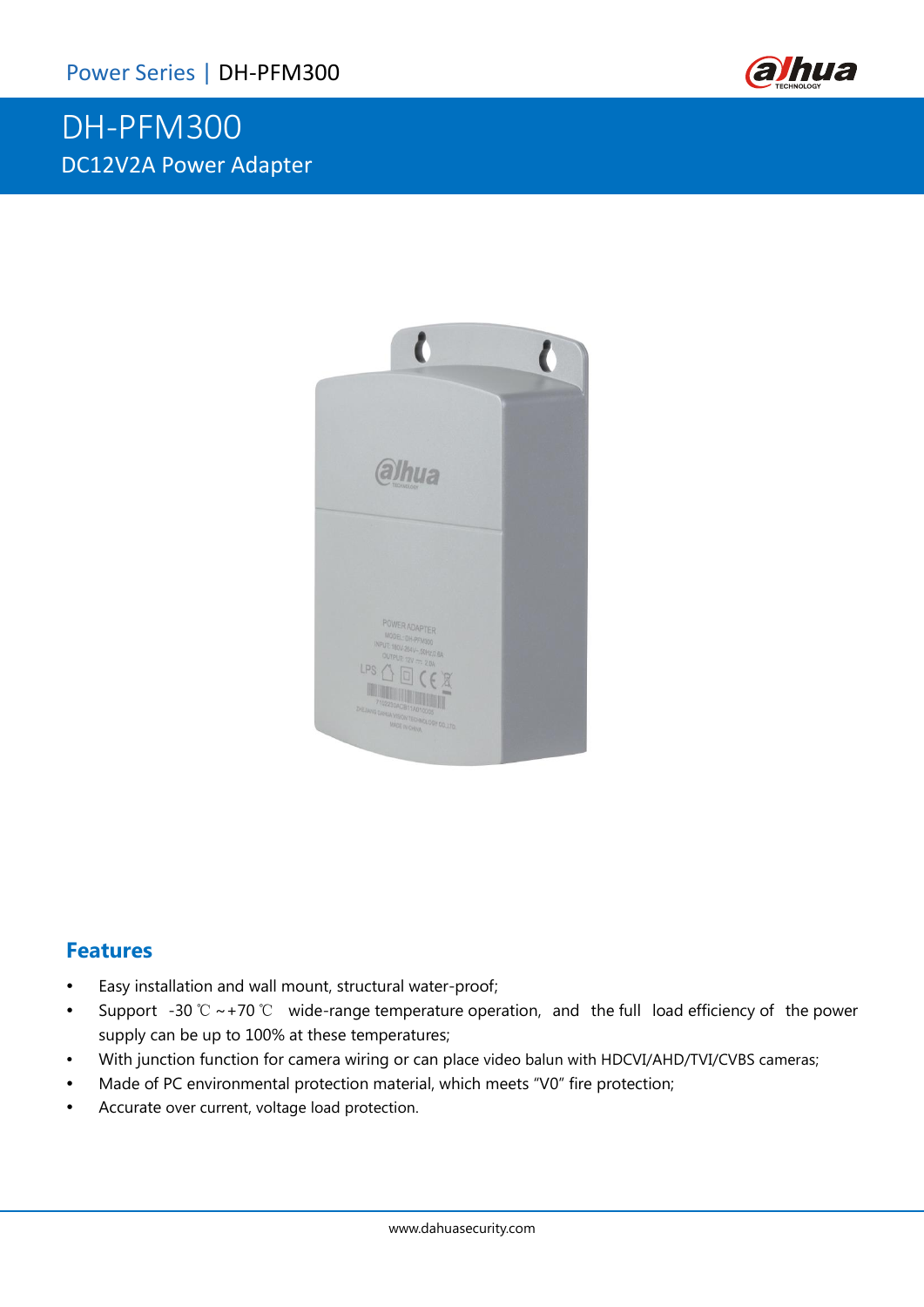## **Technical Specifications**

| <b>Model</b>                    | DH-PFM300                                                                                      |  |  |
|---------------------------------|------------------------------------------------------------------------------------------------|--|--|
| <b>Electrical Specification</b> |                                                                                                |  |  |
| Rated input                     | AC180~264V, 50/60Hz, 0.6A                                                                      |  |  |
| Efficiency                      | 82%                                                                                            |  |  |
| no-load power consumption       | < 0.5W                                                                                         |  |  |
| Output voltage                  | DC12V $(\pm 5\%)$                                                                              |  |  |
| Output current                  | 2A $(\pm 2\%)$                                                                                 |  |  |
| <b>Protection/Environmental</b> |                                                                                                |  |  |
| Protection                      | Accurate over current, voltage load protection                                                 |  |  |
|                                 | "V0" fire protection                                                                           |  |  |
| Working temperature             | $-30^{\circ}\text{C} \sim +70^{\circ}\text{C} (-22^{\circ}\text{F} \sim +158^{\circ}\text{F})$ |  |  |
| Working humidity                | <90% RH                                                                                        |  |  |
| <b>Physical Properties</b>      |                                                                                                |  |  |
| Weight                          | 160g(0.35lb)                                                                                   |  |  |
| Dimension(LxWxH)                | 88mmx37mmx138mm (3.46"x1.46"x5.43")                                                            |  |  |
| Installation                    | Wall mount                                                                                     |  |  |
| Color                           | Grey                                                                                           |  |  |
| Input                           | Palisade terminal                                                                              |  |  |
| Output                          | DC output wire 60mm (interface: $\Phi$ 5.5 $\times$ $\Phi$ 2.1)                                |  |  |
| <b>Safety Standards</b>         |                                                                                                |  |  |
| Certification                   | <b>CE</b>                                                                                      |  |  |

### **Order Information**

| <b>Type</b>  | <b>Part Number</b> | <b>Description</b>                               |  |
|--------------|--------------------|--------------------------------------------------|--|
| Power series | DH-PFM300          | DC12V 2A power adapter(CE)                       |  |
|              | DH-PFM320D-015     | DC12V 1.5A power adapter(CE/FCC)                 |  |
|              | DH-PFM321D-EN      |                                                  |  |
|              | DH-PFM321D-BS      | DC12V 1A power adapter(CE/FCC/UL-VI) for cameras |  |
|              | DH-PFM321D-US      |                                                  |  |
|              | DH-PFM320D-EN      |                                                  |  |
|              | DH-PFM320D-BS      | DC12V 2A power adapter(CE/FCC/UL-VI) for cameras |  |
|              | DH-PFM320D-US      |                                                  |  |